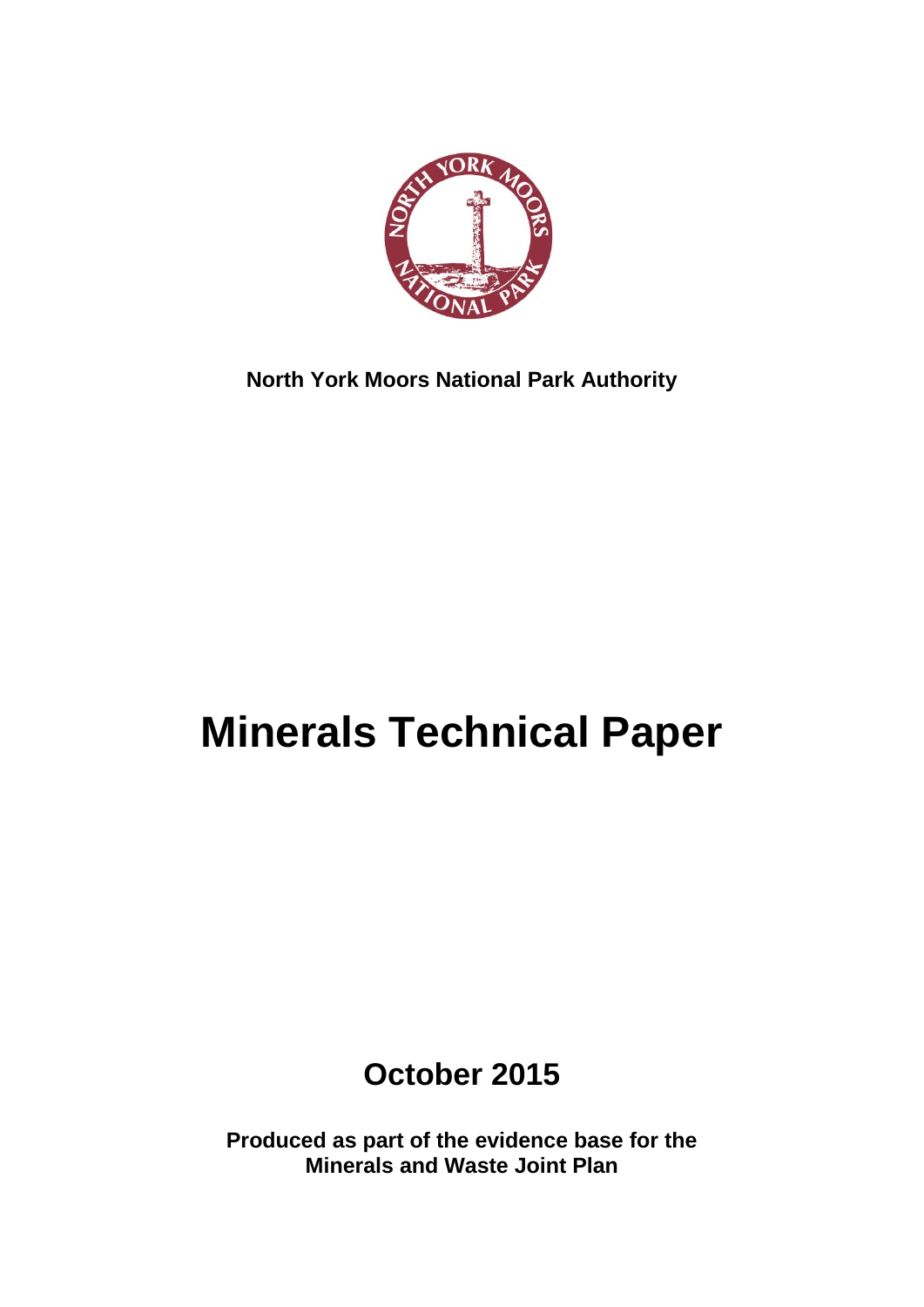# **Contents**

| 1          | Introduction                                                                                                                                                                                                                                              | 2                                                                            |
|------------|-----------------------------------------------------------------------------------------------------------------------------------------------------------------------------------------------------------------------------------------------------------|------------------------------------------------------------------------------|
| 2          | Geology of the North York Moors National Park                                                                                                                                                                                                             | 4                                                                            |
| 3          | <b>Minerals Activity</b><br><b>Crushed Rock</b><br>Sand and Gravel<br><b>Building Stone</b><br>Oil and Gas<br>Potash<br><b>Rock Salt</b><br>Coal<br>Ironstone<br>Secondary and Recycled minerals<br>Marine dredged sand and gravel<br>Minerals processing | 5<br>6<br>$\overline{7}$<br>7<br>8<br>10<br>12<br>12<br>13<br>14<br>15<br>16 |
| Appendix 1 | Current national minerals planning policy and guidance                                                                                                                                                                                                    | 17                                                                           |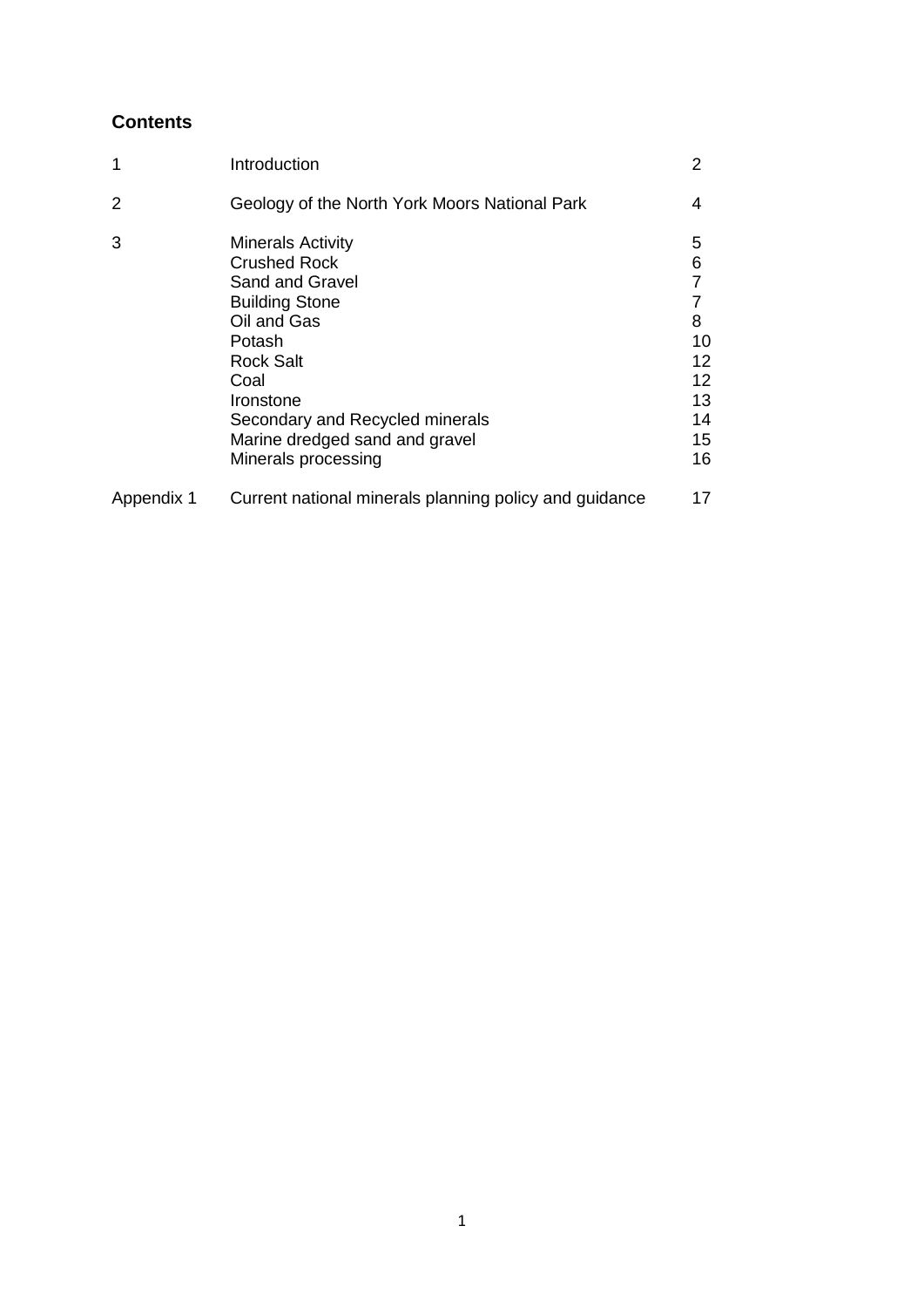## **1. Introduction**

1.1 The North York Moors National Park Authority is the Minerals Planning Authority for the National Park. The Authority has embarked upon the preparation of the Joint Minerals and Waste Plan (JMWP) with North Yorkshire County Council and the City of York Council. North Yorkshire County Council is the Minerals Planning Authority for the area of the county outside of the two National Parks. The Joint Plan area is shown on Map 1 below. Note that this technical paper only relates to the North York Moors National Park.



**Map 1: Minerals and Waste Joint Plan area**

- 1.2 This Minerals Technical Paper provides an outline of some of the main evidence relevant to the North York Moors National Park that will inform the North Yorkshire Joint Minerals and Waste Plan. This will complement similar papers compiled by the other two authorities involved in the production of the Joint Plan.
- 1.3 Planning authorities should base their plans upon adequate, up-to-date and relevant evidence<sup>1</sup>. For a minerals and waste plan this evidence will be specific to the topic area and will not therefore cover all of the types of evidence referred to in the NPPF. This paper should be read alongside any additional minerals related evidence that is produced as part of the plan production process and the general contextual evidence. This is available at [http://www.northyorks.gov.uk/index.aspx?articleid=12375.](http://www.northyorks.gov.uk/index.aspx?articleid=12375)
- 1.4 This Technical Paper is intended to be a factual account and not an expression of policy. In this respect it has not been published for consultation, although any comments on its content are welcomed (see contact details at the end of the Paper). It is important for the evidence upon which the Plan relies to be up to date and therefore it is intended that this Paper will be updated throughout the process of Plan production.

**<sup>.</sup>** <sup>1</sup> National Planning Policy Framework (CLG, 2012)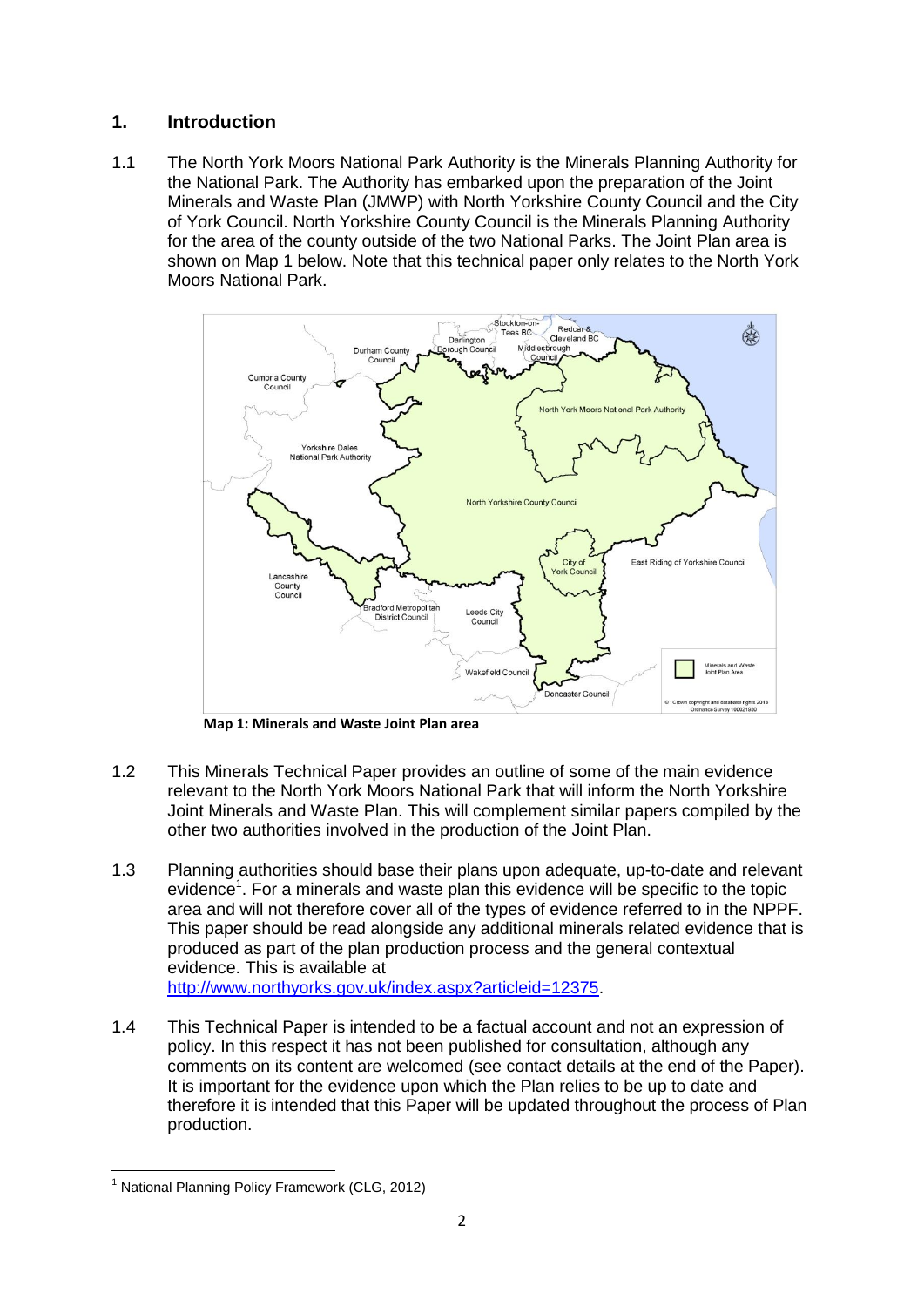- 1.3 In addition to a technical account of the mineral resources that exist in the Park or are relevant to the Park, the paper also considers the broader policy context within which new planning policies for minerals will be framed. In most cases the broader policy context is the National Planning Policy Framework (and its Technical Guide). A small number of Minerals Planning Guidance Notes and guidance related to deleted Minerals Policy Statements remain extant – these are listed at Appendix 1.
- 1.4 The sections below consider the planning policy context in relation to any policies for specific minerals. In the context of the National Park it is also relevant to highlight a key area of national planning policy. Specifically, paragraphs 115 and 116 state that great weight should be given to conserving the landscape, scenic beauty, wildlife and cultural heritage in National Parks and that planning permission for major developments should be refused except in exceptional circumstances. There is no precise definition of what constitutes major development but paragraph 5.3 of the North York Moors Core Strategy and Development Policies cites minerals workings as developments which may be classed as major. The National Planning Policy Framework states that consideration of such applications should include an assessment of:
	- The need for the development, including in terms of any national considerations, and the impact of permitting it, or refusing it, upon the local economy;
	- The cost of, and scope for, developing elsewhere outside the designated area, or meeting the need for it in some other way; and
	- Any detrimental effect on the environment, the landscape and recreational opportunities, and the extent to which that could be moderated.
- 1.5 The Yorkshire and Humber Regional Spatial Strategy was revoked on 22<sup>nd</sup> Februarv 2013 and there is therefore no regional planning policy.
- 1.6 Planning policy for the North York Moors National Park is currently contained in the Core Strategy and Development Policies<sup>2</sup> which was adopted in 2008. The minerals policies in the Joint Minerals and Waste Plan will only be replacing the minerals policies contained within this plan (Core Policy E). The other policies of the Core Strategy, particularly the overarching policy (Core Policy A –Delivering National Park Purposes and Sustainable Development), will underpin new policies for minerals and waste. The Core Strategy and Development Policies can be viewed at [http://planning.northyorkmoors.org.uk/ldf/default.aspx.](http://planning.northyorkmoors.org.uk/ldf/default.aspx)
- 1.7 A new Management Plan for the National Park was published in 2012. This sets out a strategy, policies, targets and ambitions for the Park in the long term. As the principal policy document for the National Park, this will be a key part of the policy context within which new minerals planning policies will sit. The National Park Management Plan can be viewed at [www.northyorkmoors.org.uk/management-plan.](http://www.northyorkmoors.org.uk/management-plan)
- 1.8 The National Planning Policy Framework requires minerals planning authorities to 'define Minerals Safeguarding Areas and adopt appropriate policies in order that known locations of specific minerals of local and national importance are not needlessly sterilised by non-mineral development.' This does not create any presumption that the safeguarded resources are suitable to be worked in planning terms. Minerals Safeguarding Areas for the North York Moors National Park have not

**.** 

 $2$  North York Moors Core Strategy and Development Policies Development Plan Document (North York Moors National Park Authority, 2008)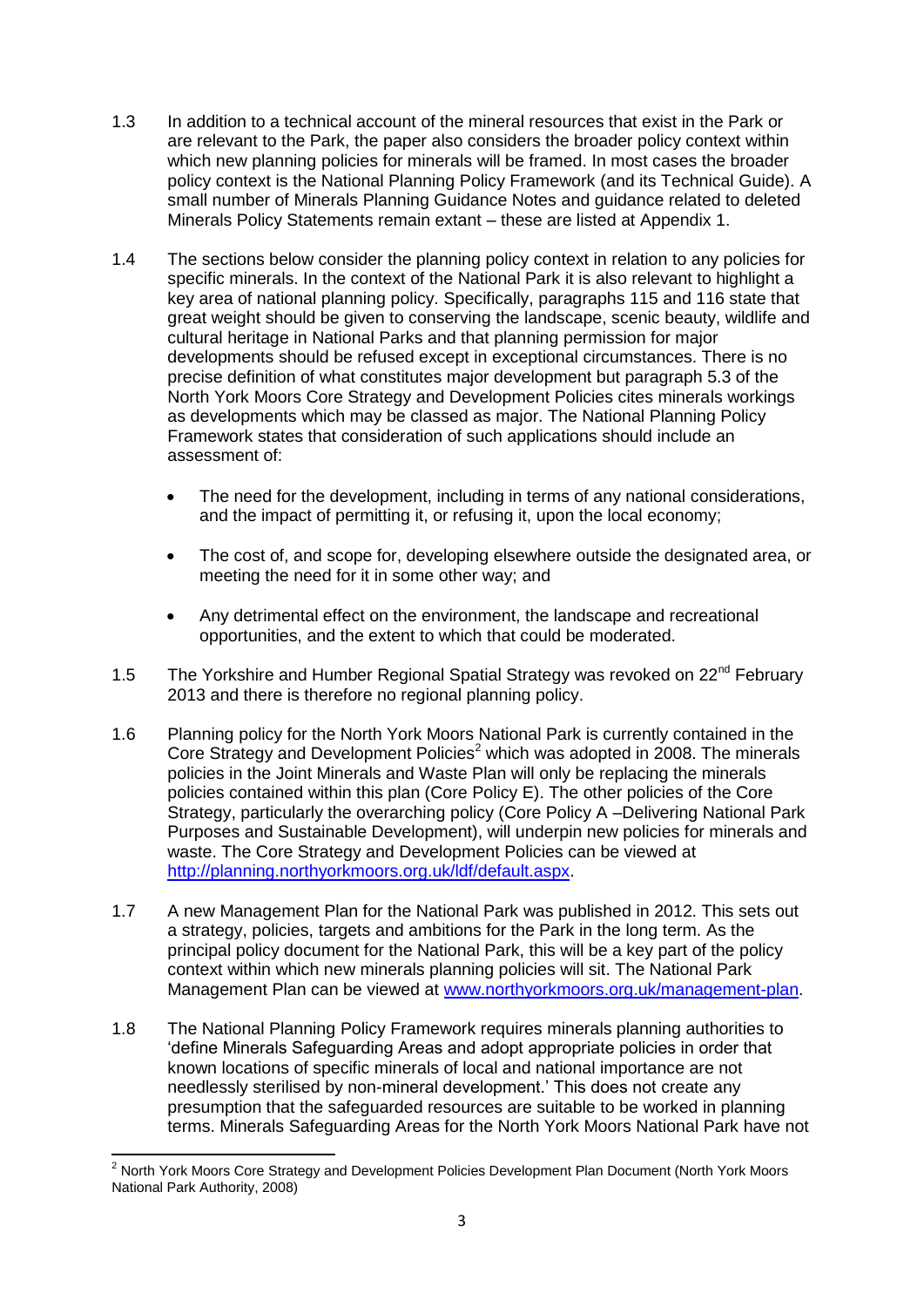yet been defined but work is underway to identify these. This paper will be updated once this has been finalised.

## **2. Geology of the North York Moors National Park**

- 2.1 The map below shows the geology of the Park. The geology of the North York Moors is predominantly of Jurassic age masked in some areas by glacial and periglacial deposits. This is particularly evident along the coast where many of the cliffs are capped with boulder clay.
- 2.2 Map 2 shows that the underlying geology of the southern area of the Park is predominantly limestone of the Corallian Group. The central, northern and coastal areas are largely made up of sandstone of the Ravenscar Group. Relatively small amounts of sand and gravel deposits exist towards the northern parts of the Park. Small deposits of coal are found around central and northern parts of the Park. A significant area of potash is also found below the surface of the northern and coastal parts of the Park.



**Map 2: Bedrock geology**

2.3 Map 3 shows the superficial geology overlying the bedrock. This shows areas of peat in the most upland parts of the Park's moorland and areas of sand and gravel deposits in the northern part of the Park and along the western boundary.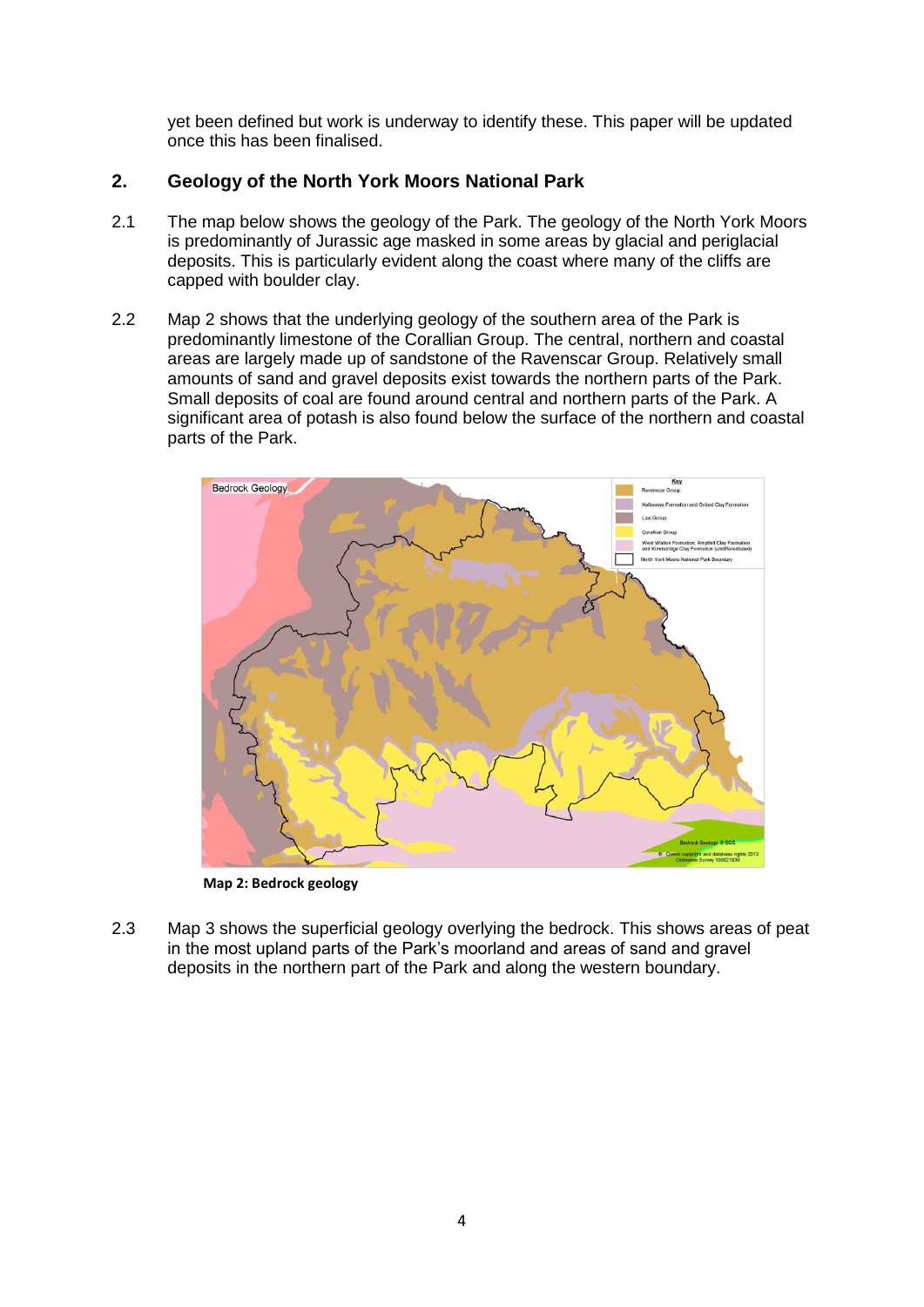

**Map 3: Superficial geology**

2.3 The underlying geology has had an influence on the appearance of the National Park's buildings and villages – limestone and calcareous grit of the upper Jurassic being the main building material in the south of the National Park, with sandstones of the middle Jurassic in the north.

#### **3. Minerals Activity**

- 3.1 This section of the Technical Paper provides an account of the types, locations, use and historic and current activity of minerals which are found with the Park. Although they are present these minerals are not all mined in the Park and there is no presumption that they will be mined in the future. In the interests of good planning it is nevertheless necessary to identify those that exist. The minerals considered in this section are:
	- Crushed rock
	- Sand and gravel
	- Building stone (limestone and sandstone)
	- Gas
	- Potash
	- Salt
	- Coal
	- Ironstone
	- Secondary and recycled minerals
	- Marine dredged minerals

The Paper also considers the contribution of marine dredged sand and gravel which is important within North Yorkshire and the Yorkshire and Humber Region and minerals processing activities which take place in the Park.

#### 3.2 *Crushed rock*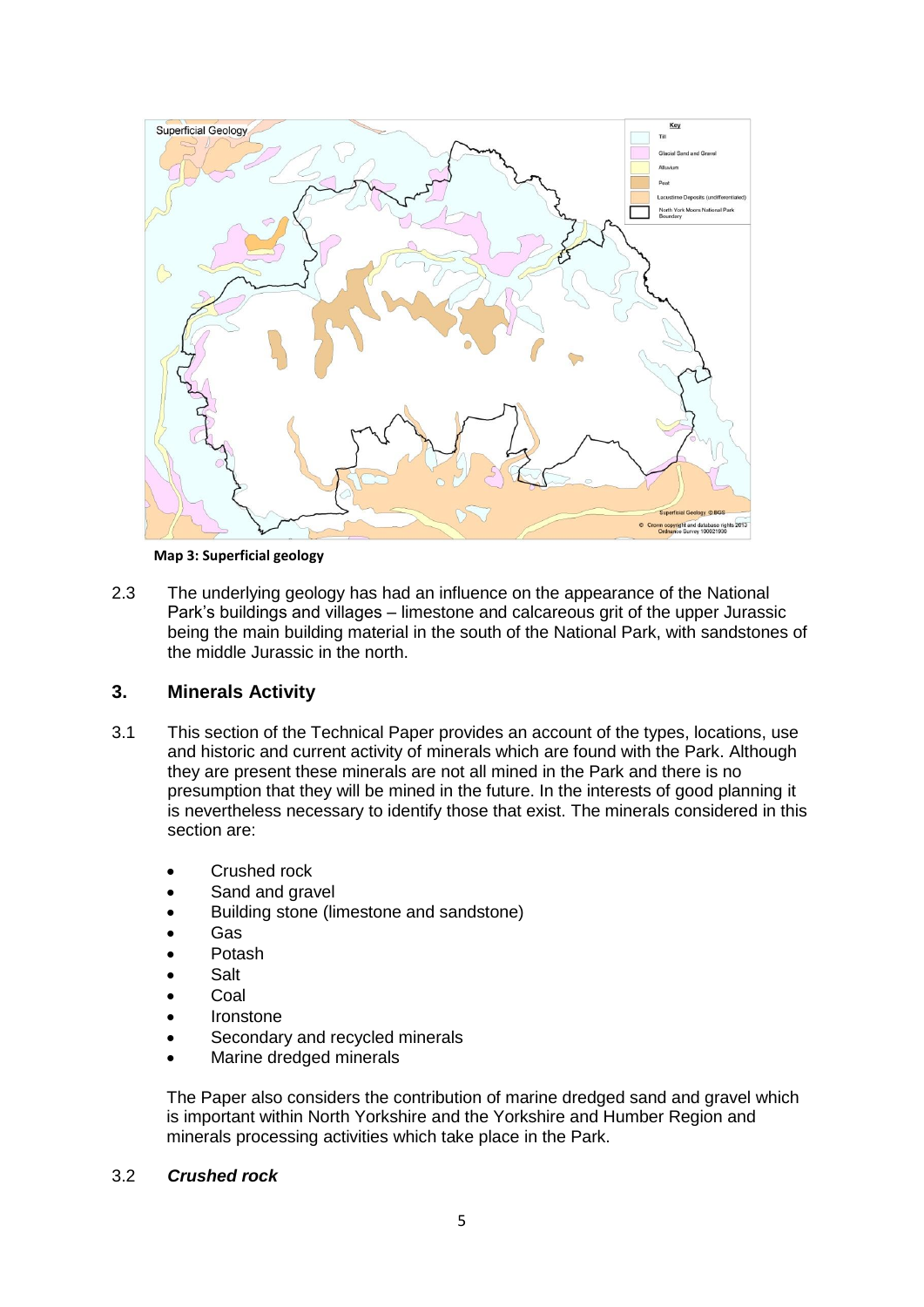What is it?

3.2.1 Crushed rock is one of the main forms of aggregate (along with sand and gravel). Aggregates are generally used in construction or can, once treated, be used in road surfacing or concrete production or can be used as construction fill. Crushed rock is produced from either limestone or sandstone and extraction involves surface mining.

#### Where does it occur?

3.2.2 Both sandstone and limestone resources in the Park, as shown on Map 1, have been mined for use as aggregates in the past.

## Data and activity

3.2.3 Up until 2007, sandstone and limestone were mined for aggregates from Spaunton quarry, and limestone for aggregates from Spikers Hill. The table below shows the output from these quarries up until closure. The output has been zero from 2008 onwards.

| Year | Million |
|------|---------|
|      | tonnes  |
| 2002 | 0.3     |
| 2003 | 0.3     |
| 2004 | 0.2     |
| 2005 | 0.1     |
| 2006 | 0.1     |
| 2007 | 0.1     |
| 2008 | ი       |

**Table 1: Production of aggregates from the North York Moors National Park**

- 3.2.4 Although aggregates are no longer quarried commercially in the National Park there are a small number of borrow pits which are used by estates for their own use.
- 3.2.5 The two quarries have now closed and restoration schemes have been agreed including the siting of log cabins as tourist accommodation at Spaunton.
- 3.2.6 Planning Authorities are required under the National Planning Policy Framework to produce a Local Aggregate Assessment which contains an assessment of aggregate sales and supply. The Authority has recently produced a Local Aggregate Assessment in partnership with North Yorkshire County Council, the City of York Council and the Yorkshire Dales National Park Authority. The Local Aggregate Assessment identifies that there are no reserves or landbanks within the National Park as there are no commercial aggregates quarries operating.

## Policy Context

3.2.6 National planning policy in relation to aggregates is contained in the National Planning Policy Framework. Whilst the NPPF requires the provision of landbanks of at least 10 years for crushed rock (based on a rolling average of 10 years sales data), paragraph 144 states that local planning authorities should 'as far as practical, provide for the maintenance of landbanks of non-energy minerals from outside National Parks.' The Local Aggregate Assessment does not assume any future supply from within the sub-region's National Parks based upon this element of the National Planning Policy Framework, recognising that this will need to be considered as part of the plan production process.

#### 3.3 *Sand and Gravel*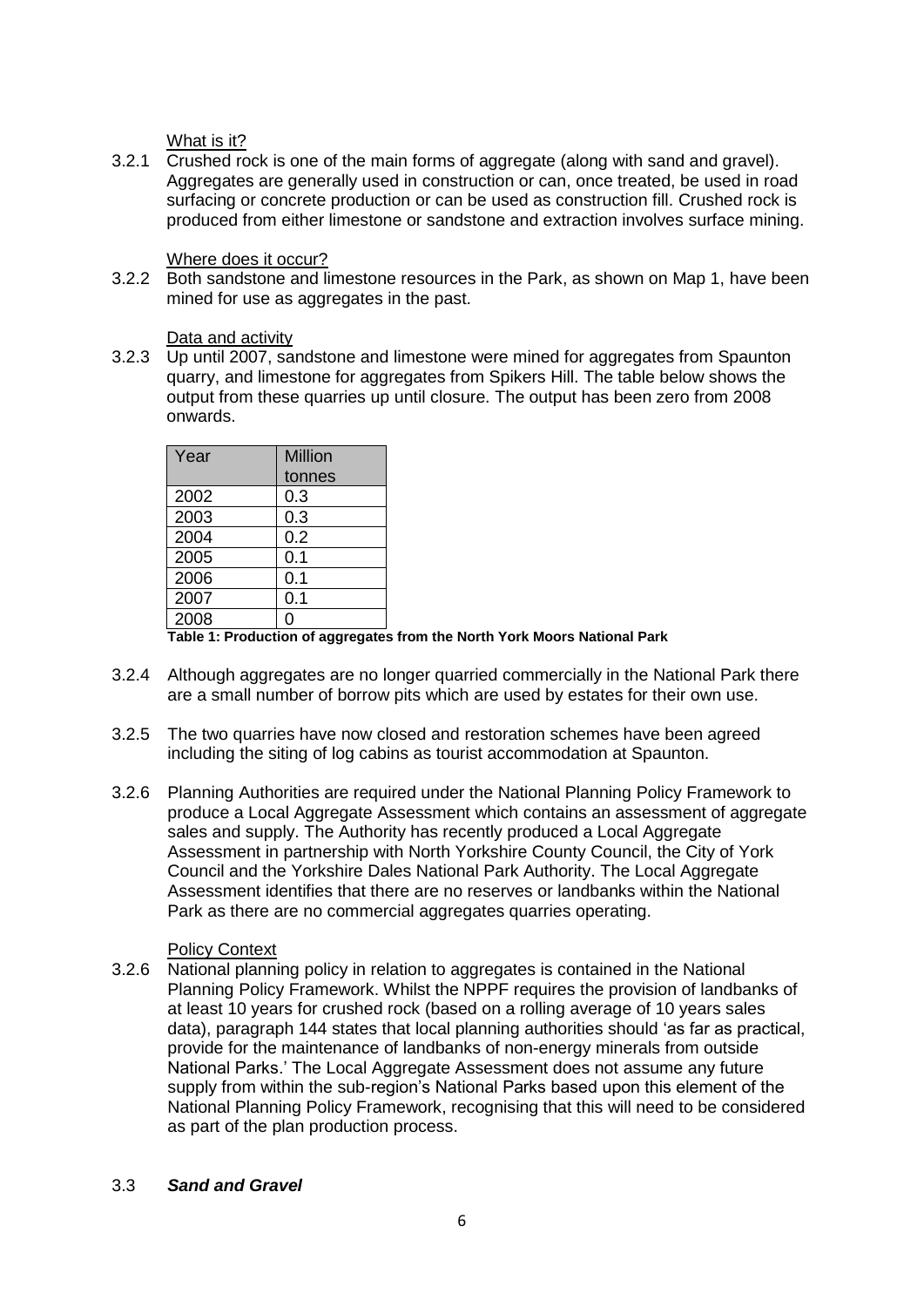What is it?

3.3.1 Sand and gravel is used mainly as an aggregate in the construction industry including the making of concrete, mortar and asphalt, and as bulk fill. In England, the majority of sand and gravel is used for making concrete. Sand and gravel are defined by their size – sand being a fine aggregate and gravel being a coarse aggregate.

## Where does it occur?

3.3.2 Deposits of sand and gravel exist around the Esk Valley area of the National Park. Sand and gravel deposits are superficial surface deposits.

## Data and Activity

3.3.3 Although there are deposits of sand and gravel in the Esk Valley area and in the north west of the Park, sand and gravel extraction has not taken place within the Park. There is no data on how much sand and gravel is consumed in the North York Moors National Park, but in 2009 a total of 809kt was consumed in the North Yorkshire sub-region.

## Policy context

3.3.4 Whilst the NPPF requires the provision of landbanks of at least 7 years for sand and gravel (based on a rolling average of 10 years sales data), paragraph 144 states that local planning authorities should 'as far as practical, provide for the maintenance of landbanks of non-energy minerals from outside National Parks.' As with crushed rock, the Local Aggregate Assessment does not assume any future supply from within the sub-region's National Parks based upon this element of the National Planning Policy Framework, recognising that this will need to be considered as part of the plan production process.

#### 3.4 *Building stone*

#### What is it?

3.4.1 Building stone is used in the construction industry for walling, roofing, highways and footpaths and for ornamental purposes. Many types of stone can be used for building, in the North York Moors the predominant building stones are Jurassic limestones and sandstones. Extraction of building stone involves surface mining. Within the National Park it is important for both new building and also for the repair of historic buildings which form part of the National Park's distinctive special qualities.

#### Where does it occur?

- 3.4.2 Map 2 above shows the bedrock geology of the Park. Corallian limestone occurs along the southern edge of the Park whilst sandstones from the Ravenscar group are the predominant stone found in the central, northern and coastal parts of the Park.
- 3.4.3 The types of building stones available in and around the National Park have greatly influenced the built environment and the appearance of villages and landscapes across the Park. The built heritage was one of the factors behind the designation as a National Park with the 1947 Hobhouse Report citing a 'wealth of architectural interest'.
- 3.4.4 The buildings in the south of the Park are characterised by the yellow and pale colours of the limestone whilst those in the north of the Park are characterised by the browner sandstone. Within these broad types there are local variances, for example a pale brown form of limestone called Calcareous Tufa has been extracted from the upper part of the Forge Valley and a yellow-grey sandstone from the Staithes area has been used as flagstones in coastal villages. Stone sourced from in the Park has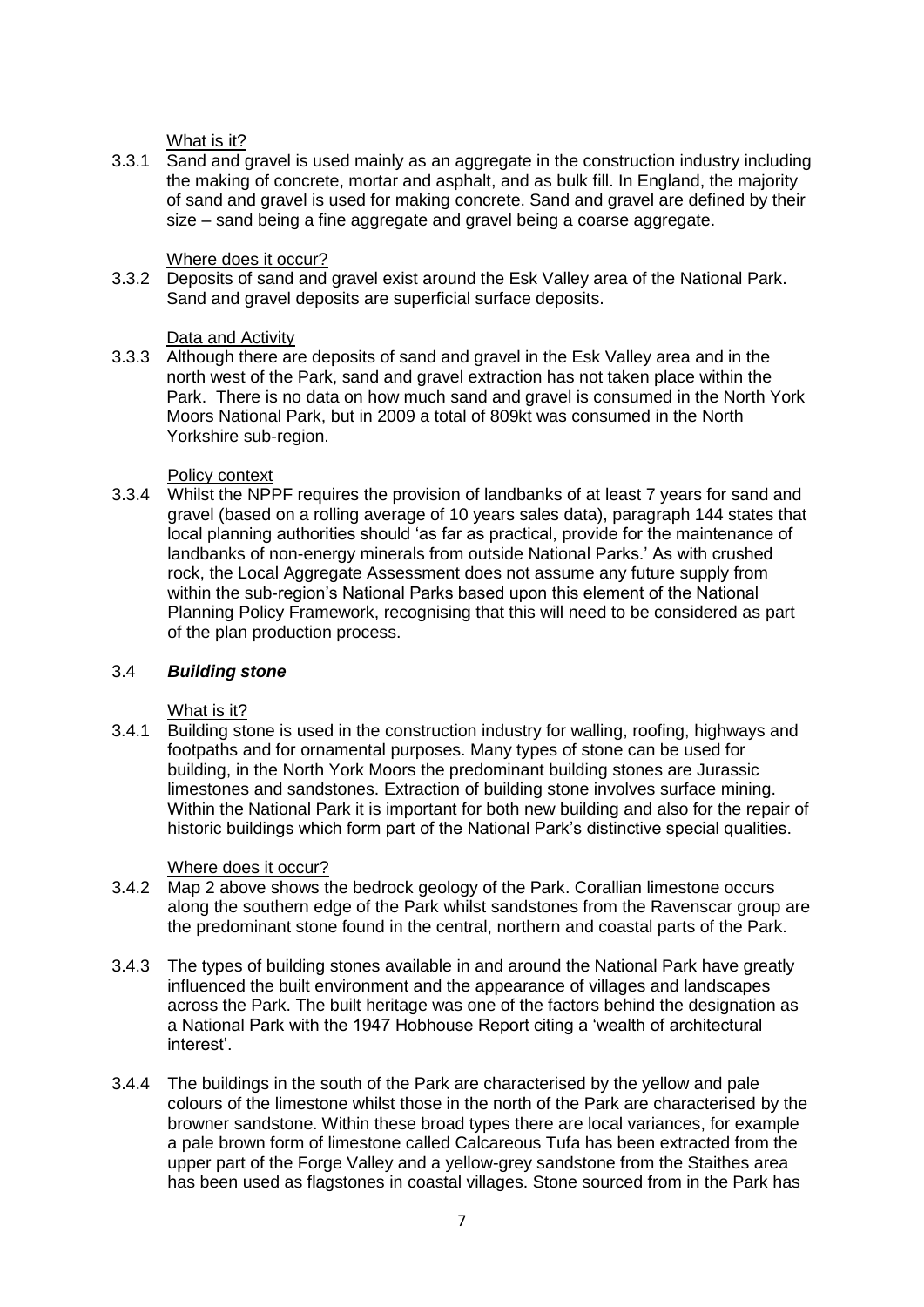also been used in the building and repair of nationally significant buildings and monuments including Whitby Abbey and Guisborough Priory. English Heritage have undertaken a detailed study of building stone sourced from and used in North-East Yorkshire<sup>3</sup> which can be viewed at

[www.bgs.ac.uk/mineralsuk/mines/stones/EH\\_atlases.html.](http://www.bgs.ac.uk/mineralsuk/mines/stones/EH_atlases.html)

#### Data and activity

- 3.4.5 The limestone deposits to the north of the Park and the sandstone deposits to the south have been used as building stone for hundreds of years. The Esk Valley area and the southern border of the Park have traditionally been locations for building stone quarries where in the past there have been close to a hundred quarries. Many former quarries have now closed and extraction now takes place in only two locations, Aislaby and Lowther's Crag. Both of these quarries produce sandstone which is used for building purposes within the Park. Planning permission has also recently been granted for the re-opening of a quarry between Glaisdale and Egton. Limestone and sandstone is also imported into the Park from Lincolnshire, County Durham and further afield.
- 3.4.6 There is no data available on the output of building stone from either within the North York Moors or from the sub-region or region.
- 3.4.7 Building stone extracted in the Park or brought into the Park is transported by road (in terms of the part of its journey within the Park).

#### Policy Context

- 3.4.8 In addition to policy relating to all minerals, the National Planning Policy Framework requires planning authorities to 'consider how to meet any demand for small-scale extraction of building stone at, or close to, relic quarries needed for the repair of heritage assets, taking account of the need to protect designated sites; and recognise the small-scale nature and impact of building and roofing stone quarries, and the need for a flexible approach to the potentially long duration of planning permissions reflecting the intermittent or low rate of working at many sites.
- 3.4.9 The National Park Management Plan contains policies supporting the continued conservation and restoration of the built heritage and sets targets to remove 35 listed buildings from the 'at risk' register. Policies within the Management Plan support the use of local materials in restoration and new developments, supporting the requirements in the Core Strategy and Development Policies and the associated Design Guide Supplementary Planning Document for development to use materials which are compatible with surrounding buildings. The demand for locally sourced building stone can therefore be expected to continue.

#### 3.5 *Oil and Gas*

#### What is it?

3.5.1 Oil and gas are hydrocarbons that are found in liquid and gaseous form respectively. They occur underground in reservoirs or trapped within geological structures and are used predominantly as sources of energy. Conventional oil and gas extraction involves extraction from the ground by drilling. Gas can also be extracted from coalbeds and through methane captured from abandoned coal mines.

Where does it occur?

 3 Strategic Stone Study – A Building Stone Atlas of North-East Yorkshire (English Heritage, 2012)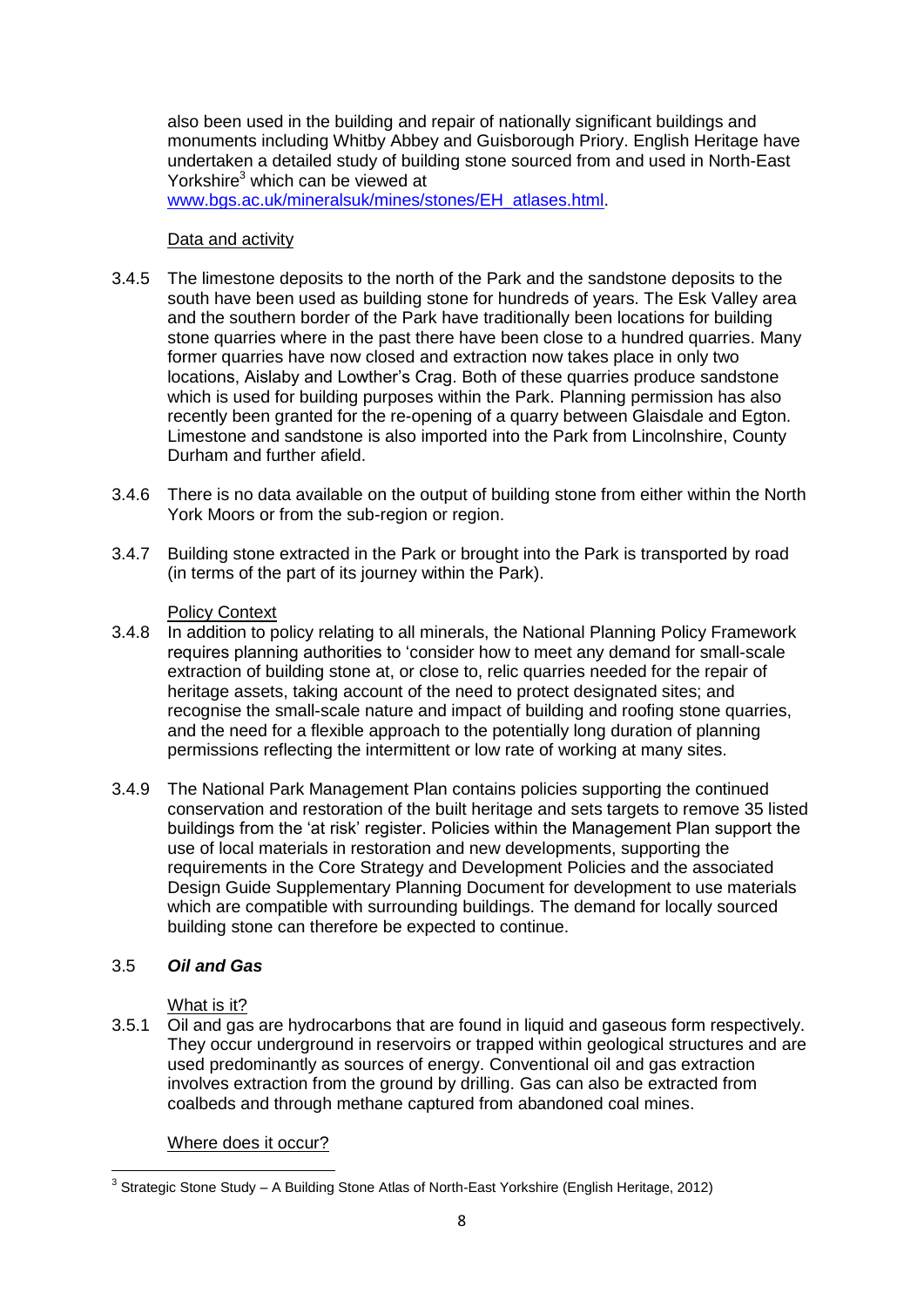- 3.5.2 Known gas fields are located beneath parts of the south eastern areas of the North York Moors National Park and in northern parts of the Park centred on Westerdale.
- 3.5.3 The southern field is known as the Ryedale Gas Field. The gas is formed from historic swamps trapped around 1,500m below ground within either Permian limestone or Carboniferous sandstone. Most of the Ryedale gas field is within the former and is 'sour' gas i.e. it contains a small amount of hydrogen sulphide and therefore needs to be processed before it can be fed into the National Transmission Network (the country's main gas supply network). Gas contained in the Carboniferous sandstone is 'sweet' gas.

#### Data and activity

3.5.3 The Government, via the Secretary of State for the Environment and Climate Change, regulates oil and gas exploration and extraction and issues licenses, in blocks, in relation to these activities. These licenses are called Petroleum Exploration and Development Licenses and enable the holder to investigate and drill for oil and gas. Planning permission is also required. Licenses have been issued for areas covering much of the eastern and central parts of the National Park as shown on Map 4.



**Map 4: Petroleum Exploration and Development License blocks**

- 3.5.4 Natural gas was first discovered in North Yorkshire in the 1940's. A well site in the National Park was developed in the 1970s at Lockton and the gas was processed at a plant in Pickering, outside of the National Park. The operating lifetime of the well site was relatively short as a result of the wells producing water. Over the past few decades planning permission has been granted for temporary boreholes around Wykeham Forest, Cloughton Moor, Moorsholm, Hackness, Troutsdale, Westerdale, Egton, Grosmont and Fylingthorpe none of which have been developed further.
- 3.5.5 Exploration for gas took place in the Westerdale area in the 1960s and again in 2005, the former being abandoned due to water issues and the latter being found to not be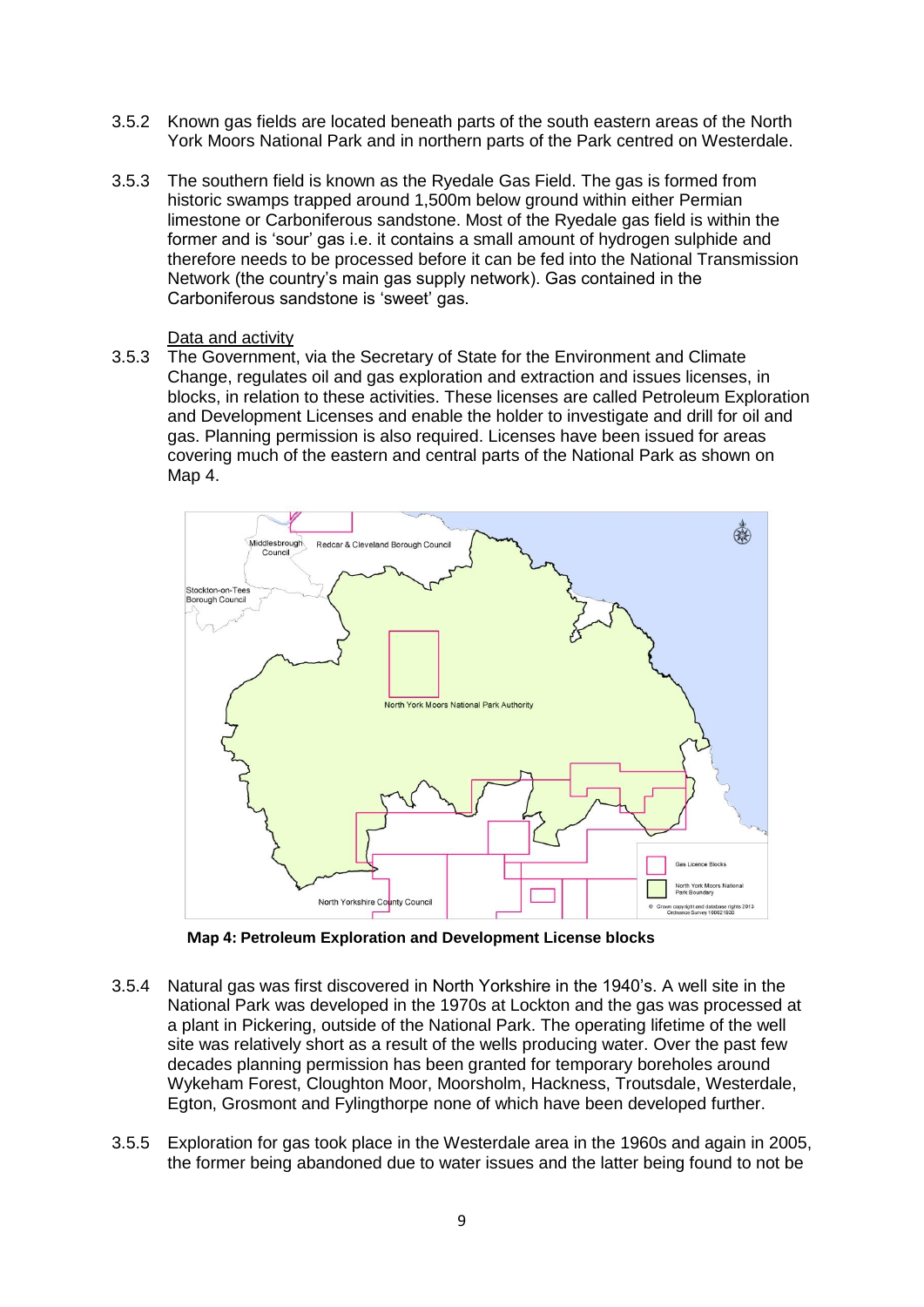economically viable. A further exploratory borehole was granted planning permission in 2012 to the north east of Westerdale village.

- 3.5.6 Exploration and appraisal of gas reserves at a number of sites around Ebberston Moor have been taking place over recent years to serve the power plant at Knapton Generating Station (outside the National Park) which is presently served by a number of well sites also outside of the National Park. The plant at Knapton has a capacity of  $9$ mmscf/d $4$ . The electricity generated is fed into the National Grid.
- 3.5.7 Planning permission was granted in 2012 for gas extraction from a wellhead at Givendale Head, Ebberston (to the south of the Ebberston Moor site) to serve a processing plant in Thornton le Dale just outside of the National Park boundary (which also gained permission in 2012). This plant has a potential maximum capacity of 40mmscf/d. The gas will be transported through the National Transmission Network. More recently, planning permission was granted by both the County Council and the National Park Authority for a combined gas production scheme at Ebberston Moor South Well which involves piping the gas to Knapton Generating Station as an alternative to the 2012 scheme and negating the need for a new gas processing facility at Thornton le Dale.

#### Policy context

3.5.8 National planning policy for oil and gas is contained in the National Planning Policy Framework, specifically paragraphs 147 to 149. This states that Minerals Planning Authorities should clearly distinguish between the three phases of exploration, appraisal and production and address constraints on production and processing in areas that are licensed. This policy will need to be considered within the context of other policies in the NPPF, notably paragraphs 115 and 116 which relate to National Parks.

#### 3.6 *Potash*

#### What is it?

- 3.6.1 Potash is the term generally used for a number of potassium-bearing minerals, although strictly speaking potash is in fact potassium chloride or muriate of potash (following processing of the mineral). Other products, containing lower grades of potassium, are sulphate of potash, potassium nitrate and polyhalite which are classified as potash salts.
- 3.6.2 Many minerals contain potassium but only those that are water soluble are of commercial interest. In the UK, sylvinite (a mixture of sylvine and salt) is the main mineral which is mined for its potassium content, although polyhalite and carnallite also exist as lower grade sources of potassium. In relation to polyhalite the term is used for both the mineral and the product as processing is not necessarily required.
- 3.6.3 Around 90% of potash produced in the UK is used in the manufacture of fertilisers, although some is also used in the manufacture of other products such as soap and television screens<sup>5</sup>.

#### Where does it occur?

3.6.4 Sources of potash in the UK only occur below ground, in an area focused around east Yorkshire, including the eastern part of the North York Moors National Park.

 $\overline{a}$ <sup>4</sup> million standard cubic feet per day

<sup>&</sup>lt;sup>5</sup> Potash Minerals Planning Factsheet (British Geological Survey, 2011)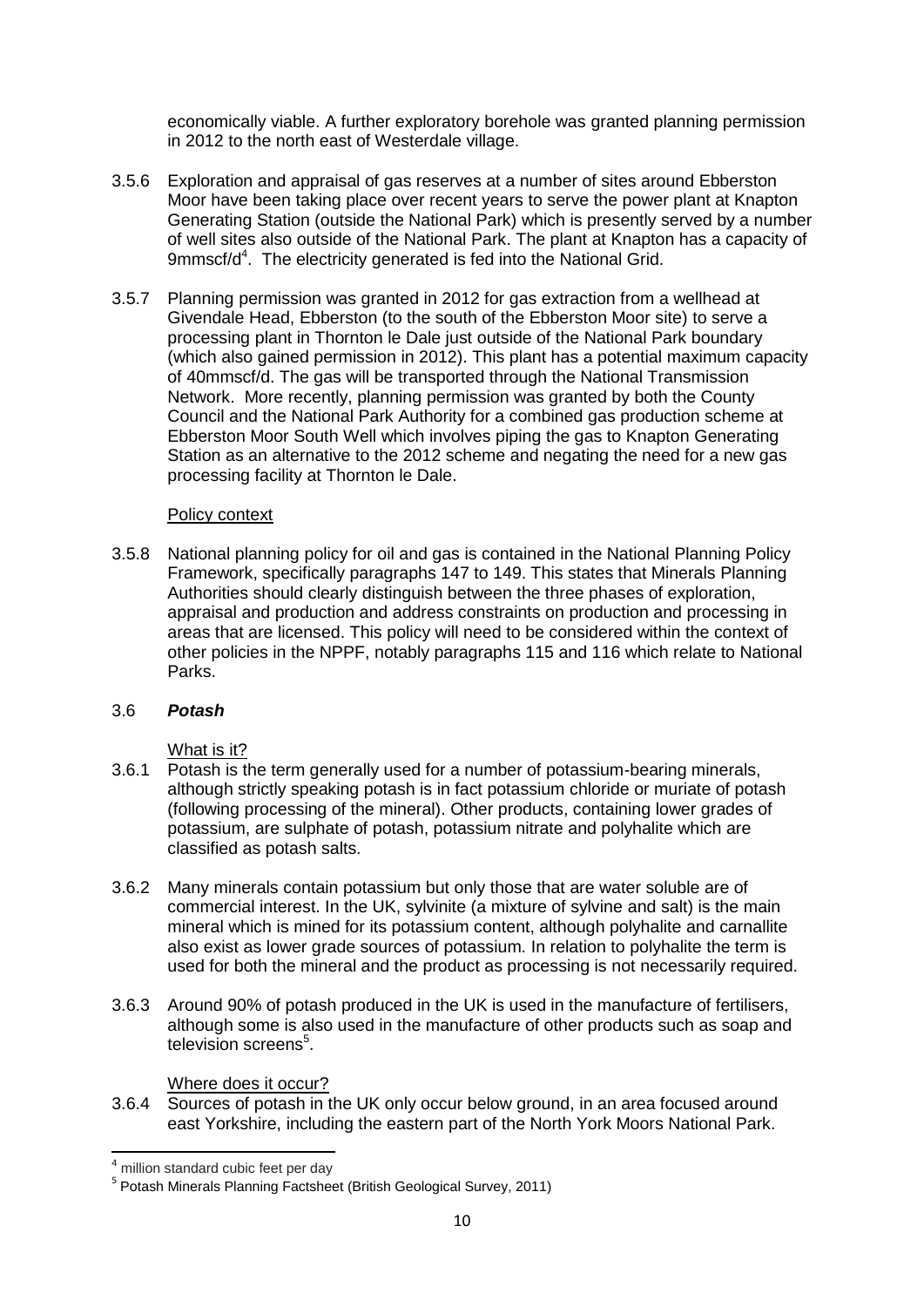This is the western part of a much wider deposit which extends to Germany, reflecting the extent of the historic Zechstein Sea. Both sylvinite and polyhalite make up the deposit.

#### Data and activity

- 3.6.5 The North York Moors National Park contains the UK's only potash mine. This is located at Boulby in the north eastern part of the Park and has been producing potash (muriate of potash) since 1973. Here the primary ore mined is sylvinite which is processed to form muriate of potash, although rock salt (see section 3.7) and polyhalite (see below) are also extracted. Mining occurs at depths of 800-1350m below ground and operations currently extend to around 14km off-shore. The muriate of potash extracted from Boulby is processed on site and transported by rail to Teesside.
- 3.6.6 Output of potash from the mine has totalled 24.6m tonnes to date, with a peak in 2003 of 1.04m tonnes $6$ . Table 2 below shows output of potash over recent years. Whilst the mine supplies between 60% and 70% of the UK's demand for muriate of potash, it is estimated by British Geological Survey BGS that around 200,000 tonnes of potash (about a third of output) were exported in 2009.

| Year       | Thousand |
|------------|----------|
|            | tonnes   |
| 2005       | 732      |
| 2006       | 716      |
| 2007       | 712      |
| 2008       | 673      |
| 2009       | 700      |
| 2010       | 700      |
| 2011       | 770      |
| (estimate) |          |

**Table 2: Potash output (thousand tonnes) (marketable product)**

Source - Minerals Yearbook 2011 - Data to 2010 (British Geological Survey, 2011)

- 3.6.7 Boulby potash mine's current planning permissions extends until 2023. The present combination of potash resources and reserves total 70-80mt, and this has been reasonably constant over the past 12 years, although Cleveland Potash are aiming to increase production significantly over the next 2 to 3 years through proposed investment in new equipment and plant.
- 3.6.8 More recently Boulby Mine have also begun to extract polyhalite, a lower grade source of potassium as explained above, at a lower tonnage than potash and rock salt due to lower levels of demand for the product. This typically contains 14% potassium oxide, compared to 60% contained in the muriate of potash. Extraction is currently around 100kt per year.
- 3.6.9 Planning permission was granted in June 2015 for a second potash mine in the National Park at Doves Nest Farm, near Sneaton, Whitby. The scheme, submitted by York Potash Ltd is for the extraction of 13m tonnes of polyhalite per year which would be transported to Teesside Port facilities by conveyor on a tunnel beneath the National Park.

Policy context

 6 Potash Minerals Planning Factsheet (British Geological Survey, 2011)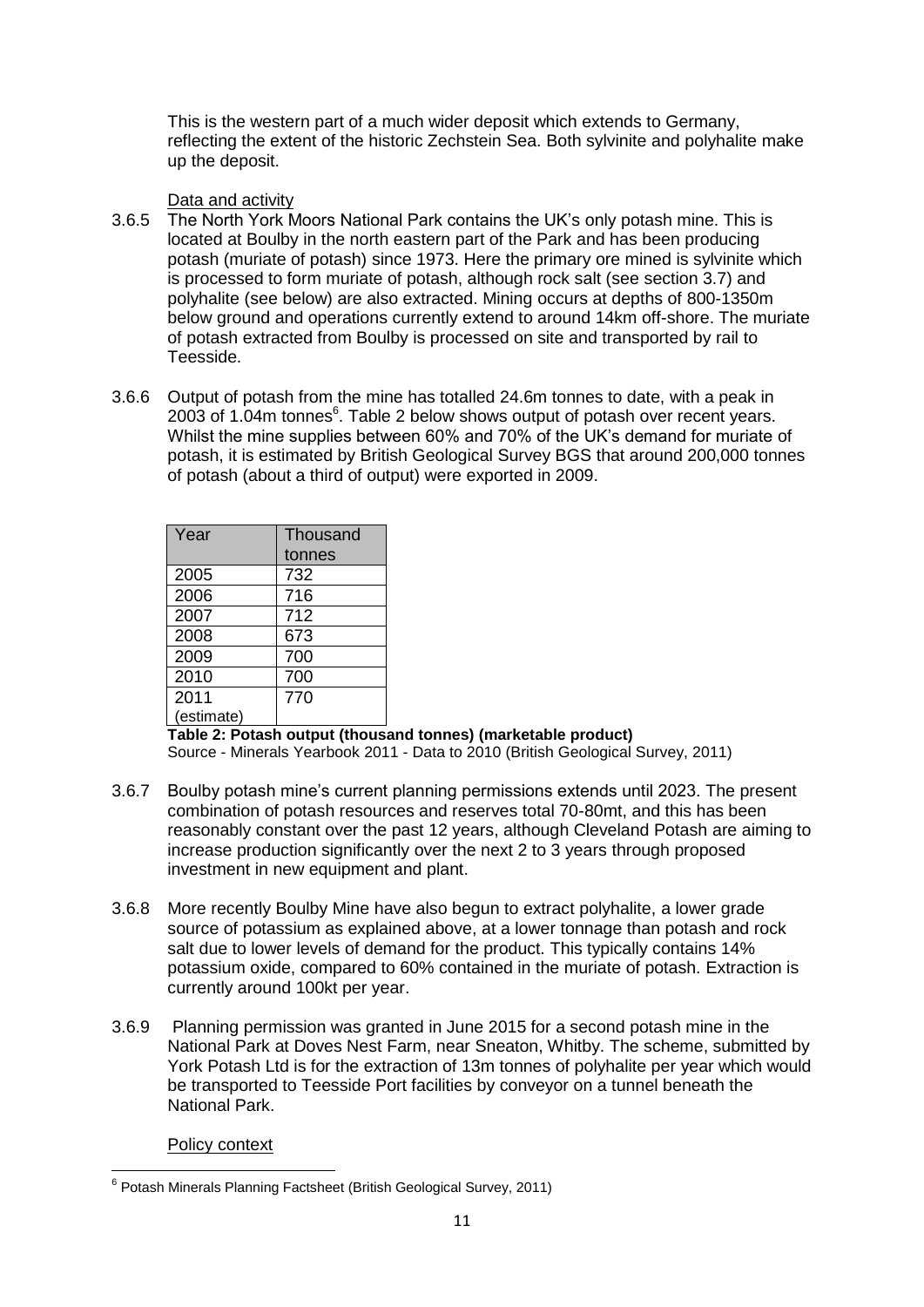3.6.10 The National Planning Policy Framework does not contain policy specifically relating to potash.

#### 3.7 *Rock Salt*

#### What is it?

3.7.1 Rock salt is the well-known name for halite and is primarily used for de-icing roads. It is salt mined in its solid form, as opposed to salt in brine which is the liquid form..

#### Where does it occur?

3.7.2 The most extensive rock salt deposit in the National Park is the Boulby Halite which occurs beneath the potash bed mined at Boulby. This is part of the Permian salt bearing strata which extends below ground from Teesside to north Lincolnshire. A less extensive salt horizon, Sneaton Halite, occurs above the Boulby Halite.

#### Data and activity

- 3.7.3 Rock salt is mined in the National Park at Boulby, as a by-product of potash extraction. The rock salt is exposed via the roads which are created to access the potash which are carved through the salt. Boulby is one of 3 mines producing rock salt in the UK.
- 3.7.4 In 2009 Boulby produced around 700,000 tonnes of rock salt<sup>7</sup>, around half of that used in the UK. The rock salt is transported by rail to Teesside from where it is either exported or transported to locations within the UK, with a small amount transported by road to local highways authorities.
- 3.7.5 As it is a by-product, reserves of rock salt at Boulby are dependent upon potash production. Demand for rock salt is dependent largely upon the weather, with longer periods of ice and snow increasing demand for the product and milder winters leading to a decrease in demand.

#### Policy context

3.7.6 The National Planning Policy Framework does not contain policy specifically relating to rock salt.

#### 3.8 *Coal*

#### What is it?

3.8.1 Coal is formed over hundreds of years from fossilised plant remains. There are varying qualities of coal with black coals (bituminous and anthracite) being the hardest and brown coals (lignite and sub-bituminous) being of a lower quality. Coal is combustible and is therefore used primarily to produce energy.

#### Where does it occur?

3.8.2 Surface coal deposits occur across parts of the central and northern areas of the National Park as shown on Map 6 and at [http://coal.decc.gov.uk/assets/coal/whatwedo/NorthYorkMoors\\_CoalResources\\_A1\\_](http://coal.decc.gov.uk/assets/coal/whatwedo/NorthYorkMoors_CoalResources_A1_150dpi.pdf) [150dpi.pdf.](http://coal.decc.gov.uk/assets/coal/whatwedo/NorthYorkMoors_CoalResources_A1_150dpi.pdf) The coal deposits in the National Park are understood to be of a relatively poor quality.

 7 Potash Minerals Planning Factsheet (British Geological Survey, 2011)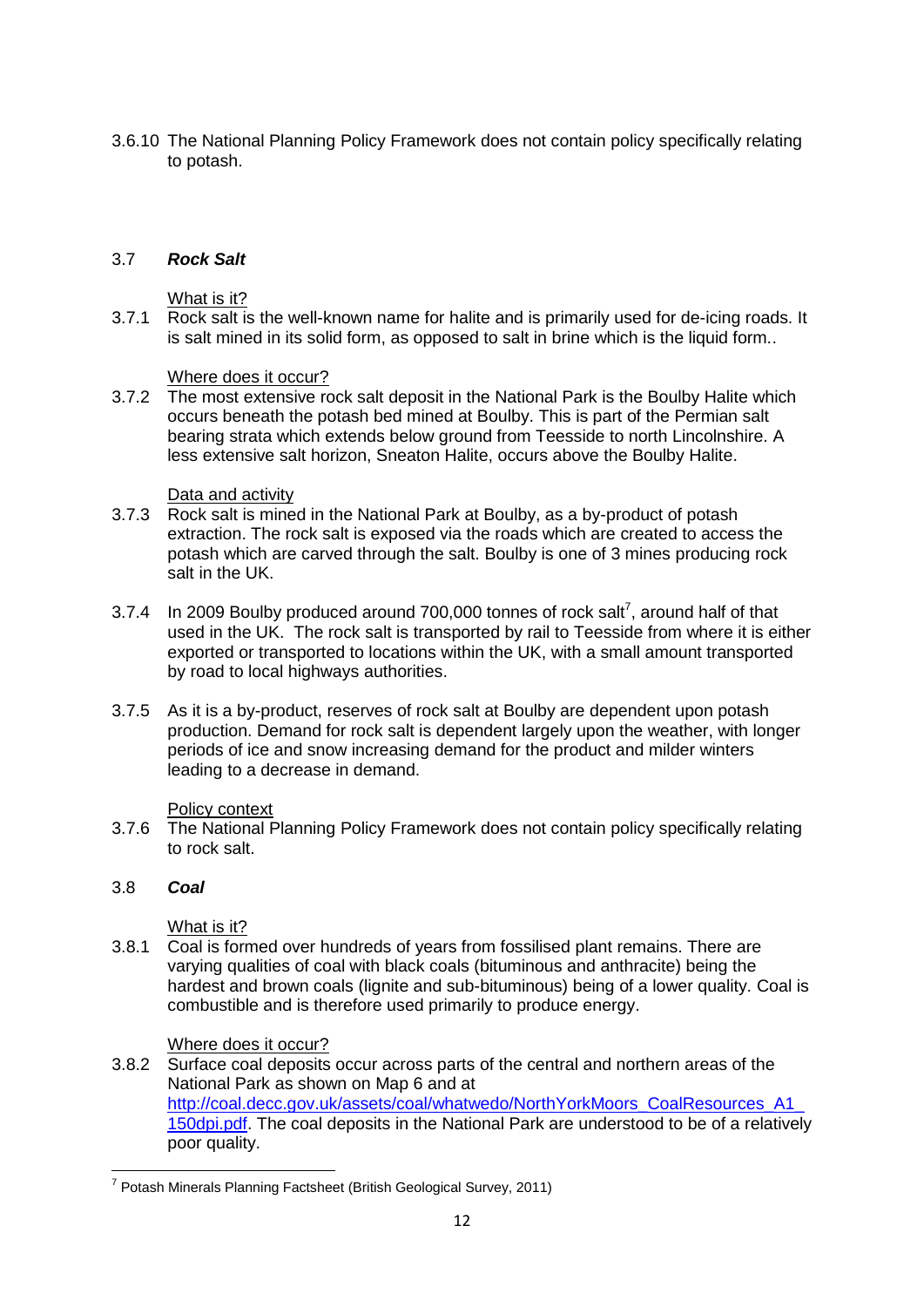

**Map 6: Coal extraction history and extent of coal field**

#### Data and activity

3.8.3 Coal extraction does not currently take place within the National Park, although did take place historically between the  $18<sup>th</sup>$  and  $20<sup>th</sup>$  centuries. The locations of former coal mine entrances and extent of probable former shallow coal mine workings are also shown on Map 6 and at [http://coal.decc.gov.uk/assets/coal/whatwedo/3037](http://coal.decc.gov.uk/assets/coal/whatwedo/3037-north-york-moors-specific-coal-mining-risk-plan.pdf) [north-york-moors-specific-coal-mining-risk-plan.pdf.](http://coal.decc.gov.uk/assets/coal/whatwedo/3037-north-york-moors-specific-coal-mining-risk-plan.pdf) These are around the Rosedale, Farndale and Danby areas. These historic mines would have been relatively small scale when compared to the more contemporary coal mines.

#### Policy context

- 3.8.4 Specifically in relation to coal, the National Planning Policy Framework requires Minerals Planning Authorities to:
	- indicate any areas where coal extraction and the disposal of colliery spoil may be acceptable;
	- encourage capture and use of methane from coal mines in active and abandoned coalfield areas; and
	- provide for coal producers to extract separately, and if necessary stockpile, fireclay so that it remains available for use (paragraph 147).
- 3.8.5 The National Planning Policy Framework also states that permission should not be given for the extraction of coal unless the proposal is environmentally acceptable, or can be made so by planning conditions or obligations; or if not, it provides national,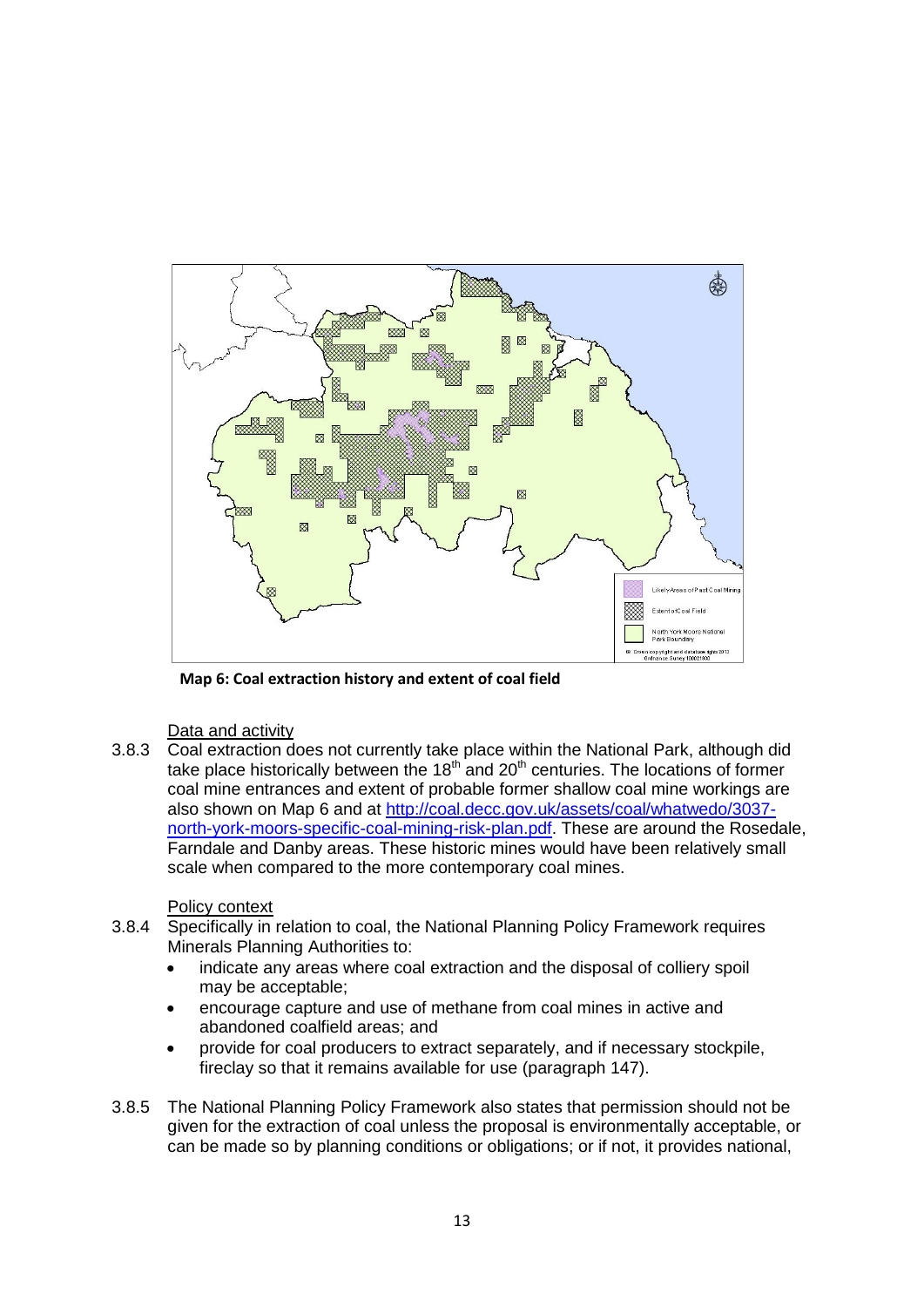local or community benefits which clearly outweigh the likely impacts to justify the grant of planning permission (paragraph 149).

#### 3.9 *Ironstone*

## What is it?

3.9.1 Ironstone is a rock which contains a proportion of iron. Iron used to be commonly extracted from ironstone for the production of iron materials such as bridges and railways, as a component in ironstone ceramics or in some places as a building material. Nowadays it is not generally available in sufficient quantities to be economically viable. Iron was extracted through a process of smelting using kilns.

## Where does it occur?

3.9.2 Within the Cleveland Ironstone Formation, ironstone can be found around the central, northern and northern coastal part of the Park. The Formation is a series of marine ironstone seams which exist within the Lias group (see Map 2 above). There are exposures of ironstone on the coast around Staithes<sup>8</sup>.

## Data and activity

- 3.9.3 In the late 1800s and early 1900s ironstone mining was a significant part of economic activity in the Park. There were dozens of mines in the Park, centred mostly on Rosedale, Grosmont and the northern part of the coast, and many more around the parts of Cleveland to the north of the Park. Railways were constructed to transport the ironstone to Teesside and destinations beyond. The historic significance of ironstone mining in the area is recognised through the presence of the Cleveland Ironstone Mining museum located in Skinningrove just outside of the Park.
- 3.9.4 The final Cleveland Ironstone mine, at Eston just outside the Park, closed in 1964 and no ironstone mining takes place in the National Park today<sup>9</sup>. Ironstone mining is generally not undertaken on a commercial basis in the UK today.

**Policy** 

3.9.5 The National Planning Policy Framework does not contain policy specifically relating to ironstone.

## 3.10 *Secondary and Recycled Minerals*

#### What is it?

1

3.10.1 Secondary minerals are those which are produced as a by-product of other processes. Recycled (or reused) minerals are those which have been used previously. The latter is often Construction, Demolition and Excavation Waste which can either be re-used as building stone or crushed and re-used as aggregate.

## Where does it occur?

3.10.2 Secondary minerals are reliant upon a process whereby they are the by-product. The only secondary mineral produced in the North York Moors National Park is rock salt, as a by-product of potash extraction at Boulby, which has been commented on in paragraphs 3.33 to 3.38. Secondary aggregates are produced elsewhere in North Yorkshire - Fuel Bottom Ash and Pulverised Fuel Ash are sourced from Drax and Eggborough power stations and colliery spoil is sourced from the Kellingley colliery.

<sup>8</sup> <http://www.tvrigs.org.uk/industrial-geology/ironstone/cleveland-ironstone-formation>

<sup>9</sup> <http://www.tvrigs.org.uk/industrial-geology/ironstone#The+History+of+Ironworking+in+The+Tees+Valley>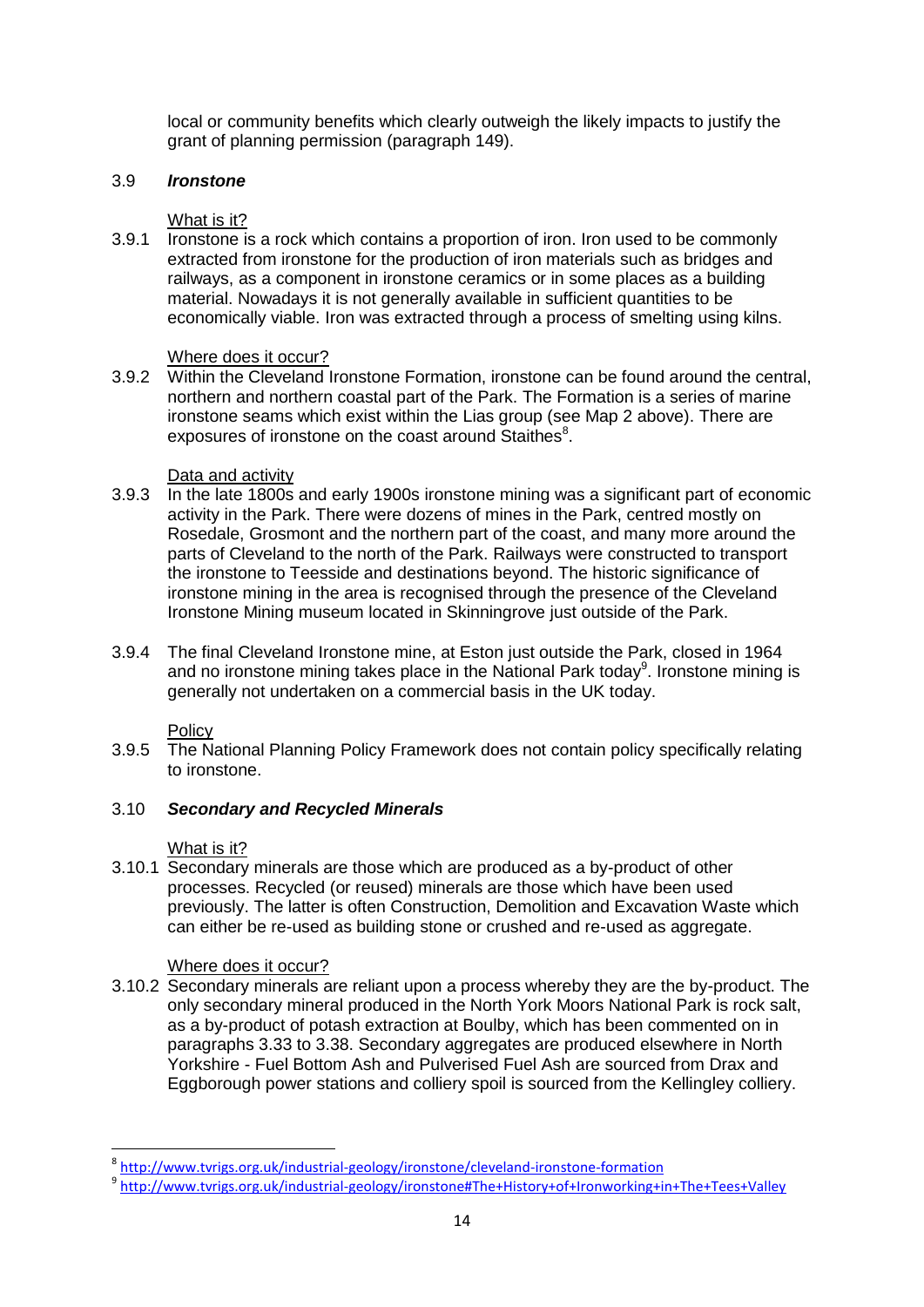3.10.3 Recycled minerals are generally produced around large centres of population where there is a greater amount of construction, demolition and excavation work taking place.

#### Data and activity

- 3.10.4 As stated above, aside from rock salt there are no secondary minerals produced in the National Park. Sourced from outside of the National Park, a total of 0.99mt of secondary aggregate from Drax, Eggborough and Kellingley was used in the Yorkshire and Humber region in 2005<sup>10</sup>. Whilst all of the fuel bottom ash was used for alternative purposes, only 54% of pulverised fuel ash and 21% of colliery spoil was used, suggesting that there may be scope to increase the amount of secondary aggregates used.
- 3.10.5 There are a small number of firms dealing in the reuse of previously used aggregates and reclaimed building materials. The total amount of minerals which are reused or recycled through these firms is not known, although it is understood that the Yorwaste transfer station at Whitby Business Park processes construction, excavation and demolition waste amongst other wastes $11$ .
- 3.10.6 The latest published data on output of recycled minerals shows that in 2005 a total of 2.7mt<sup>12</sup> of Construction, Demolition and Excavation Waste (CDEW) was reused as aggregate in the North Yorkshire sub-region, although it is not known how much of this will have been managed within the National Park. This report also shows that of the total estimated arisings of CDEW of 10.5mt in the Yorkshire and Humber region in 2005, around 5.8mt (or 55%) was recycled with the remainder entering landfills.

## Policy context

3.10.7 The National Planning Policy Framework requires minerals planning authorities to 'so far as practicable, take account of the contribution that substitute or secondary and recycled materials and minerals waste would make to the supply of materials, before considering extraction of primary materials, whilst aiming to source minerals supplies indigenously' (paragraph 143).

## 3.11 *Marine dredged sand and gravel*

- 3.11.1 Marine dredging for sand and gravel is outwith the control of the minerals planning authorities producing the Joint Minerals and Waste Plan, but nevertheless it is entirely relevant to the Plan as the amount of sand and gravel that can be sourced from the marine area will have implications for the amount that is needed from onshore areas. The Crown Estate owns most of the sea bed and issue licenses for the exploration for and extraction of minerals in the marine area. Permission is also required from the Marine Management Organisation.
- 3.11.2 Although there are sand and gravel deposits in the National Park, this has not historically been mined. Nevertheless, the National Park will be a consumer of sand and gravel to a greater or lesser degree and it is therefore necessary to consider the source of this mineral. There are extensive resources of sand and gravel off the coastline of the UK, including the coastline of the National Park. In 2009 40kt of marine dredged sand and gravel was consumed in North Yorkshire, representing

 $\overline{a}$  $10$  Survey of arisings and use of alternative to primary aggregates in England 2005, construction, demolition and excavation wastes (CLG, 2007)

<sup>&</sup>lt;sup>11</sup> Planning application NYM/2010/0497/FL

<sup>12</sup> Survey of arisings and use of alternative to primary aggregates in England 2005, construction, demolition and excavation wastes (CLG, 2007). Survey of arisings and use of alternative to primary aggregates in England 2005, construction, demolition and excavation wastes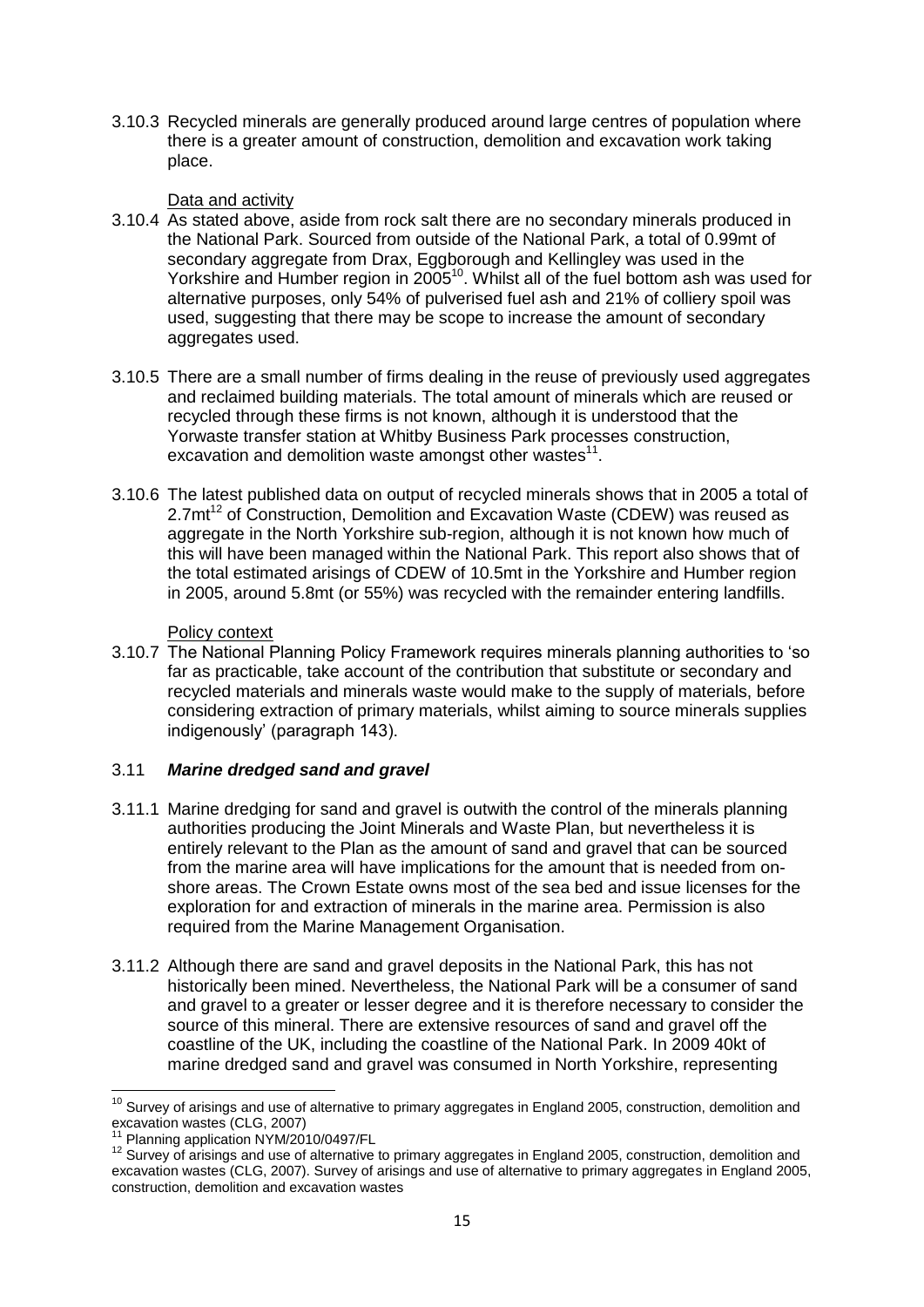around 5% of total sand and gravel consumption in the sub-region $^{13}$ . In England as a whole marine aggregates account for 38% of total sand and gravel demand $^{14}$ .

- 3.11.3 Marine aggregates are not landed within the North York Moors National Park, nor within the Joint Plan area. The closest landings are at Teesside to the north of the Park and at Hull to the south.
- 3.11.4 The Humber dredging region had estimated reserves of 15.7mt of marine aggregate in 2008<sup>15</sup>. On average around 76% of permitted tonnage has been extracted over the past ten years (between 3mt and 5mt per year since 2002). It is understood that there is potential to extract a further 2.1mt per annum plus a further 8.46mt per annum based on current license applications.
- 3.11.5 Within the Yorkshire and Humber region Minerals Planning Authorities are currently investigating the potential future contribution that can be made from marine dredged sand and gravel as opposed to onshore extraction.

Policy context

- 3.11.6 The National Planning Policy Framework does not contain any policy relating to marine dredged sand and gravel as it is beyond the control of the terrestrial planning system.
- 3.11.7 Although not directly relevant to the Joint Plan, the Marine Policy Statement<sup>16</sup> states that Marine Plans should make provision for a level of sand and gravel that ensures that marine aggregates contribute to securing an adequate and continuing supply of aggregates to the UK market, subject to a range of sustainability considerations.

#### 3.12 *Minerals Processing*

3.12.1 The only form of minerals processing (other than recycling or that connected with Boulby Potash Mine) that takes place in the Park is concrete batching. There was previously an aggregate batching plant at Spaunton Quarry which has now ceased operating.

What is it?

3.12.2 Concrete batching is the process by which ready-mix concrete is produced, through a specially prepared mixture of various materials including sand, water and aggregates. The concrete is then transported in its liquid form to its end user.

Where does it occur?

3.12.3 In the National Park there is one concrete batching plant and this is at Whitby Business Park.

Data and activity

3.12.4 The output from the concrete batching plant at Whitby Business Park is not known, but the site is a branch of a large national concrete producing company.

#### Policy context

3.12.5 The National Planning Policy Framework requires existing, planned and potential sites for concrete batching to be safeguarded. An Area Action Plan for Whitby

**<sup>.</sup>** <sup>13</sup> North Yorkshire Sub-Region Local Aggregate Assessment (2013)

<sup>14</sup> UK Marine Policy Statement (DEFRA, 2011)

<sup>15</sup> North Yorkshire Sub-Region Local Aggregate Assessment (2013)

<sup>16</sup> UK Marine Policy Statement (DEFRA, 2011)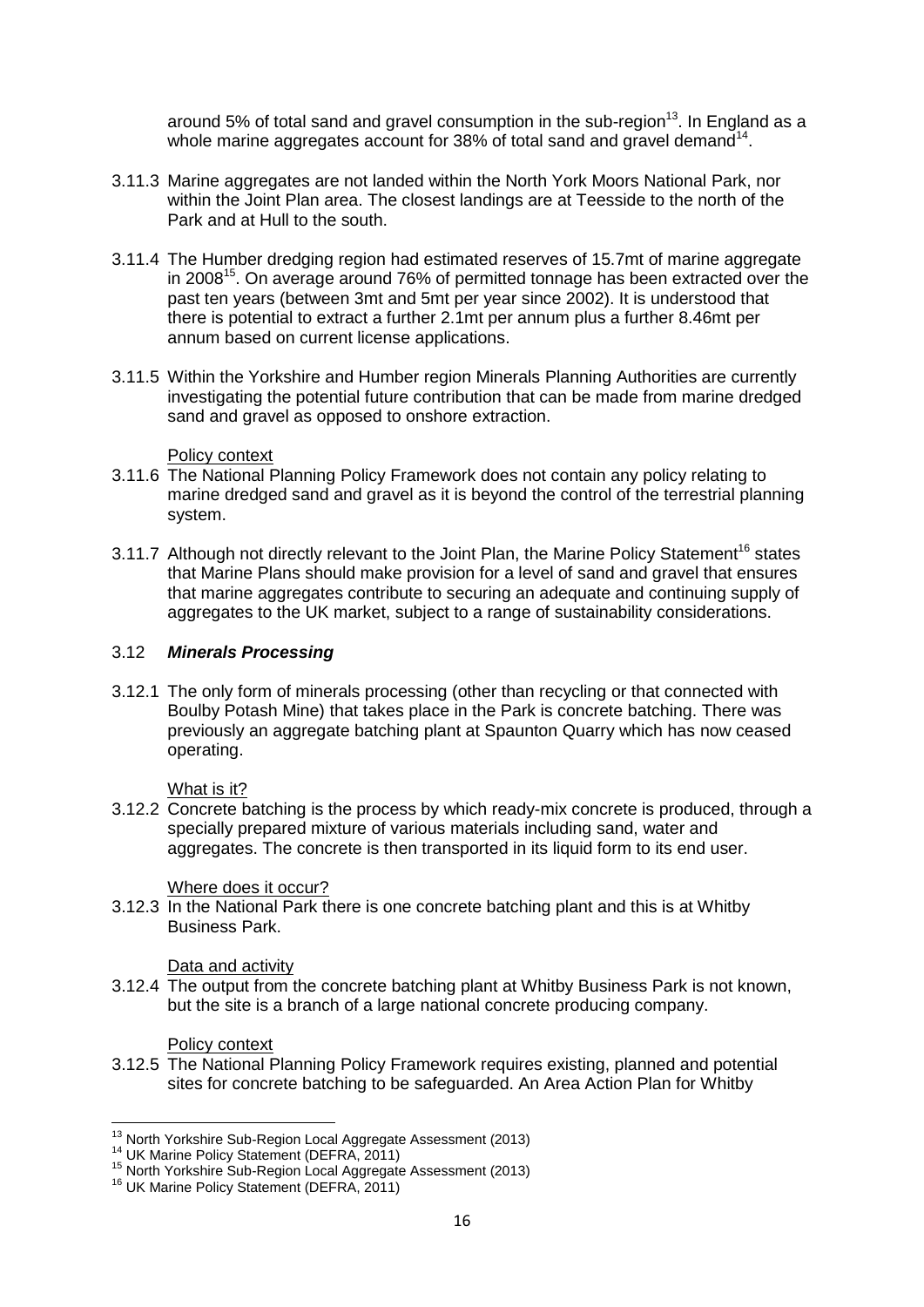Business Park is currently being produced jointly between the North York Moors National Park Authority and Scarborough Borough Council. This will set the framework for improvements to the infrastructure at the Business Park as well as allocating land for additional employment use. A policy to ensure the safeguarding of the concrete batching plant will be considered as part of the development of the Whitby Business Park Area Action Plan.